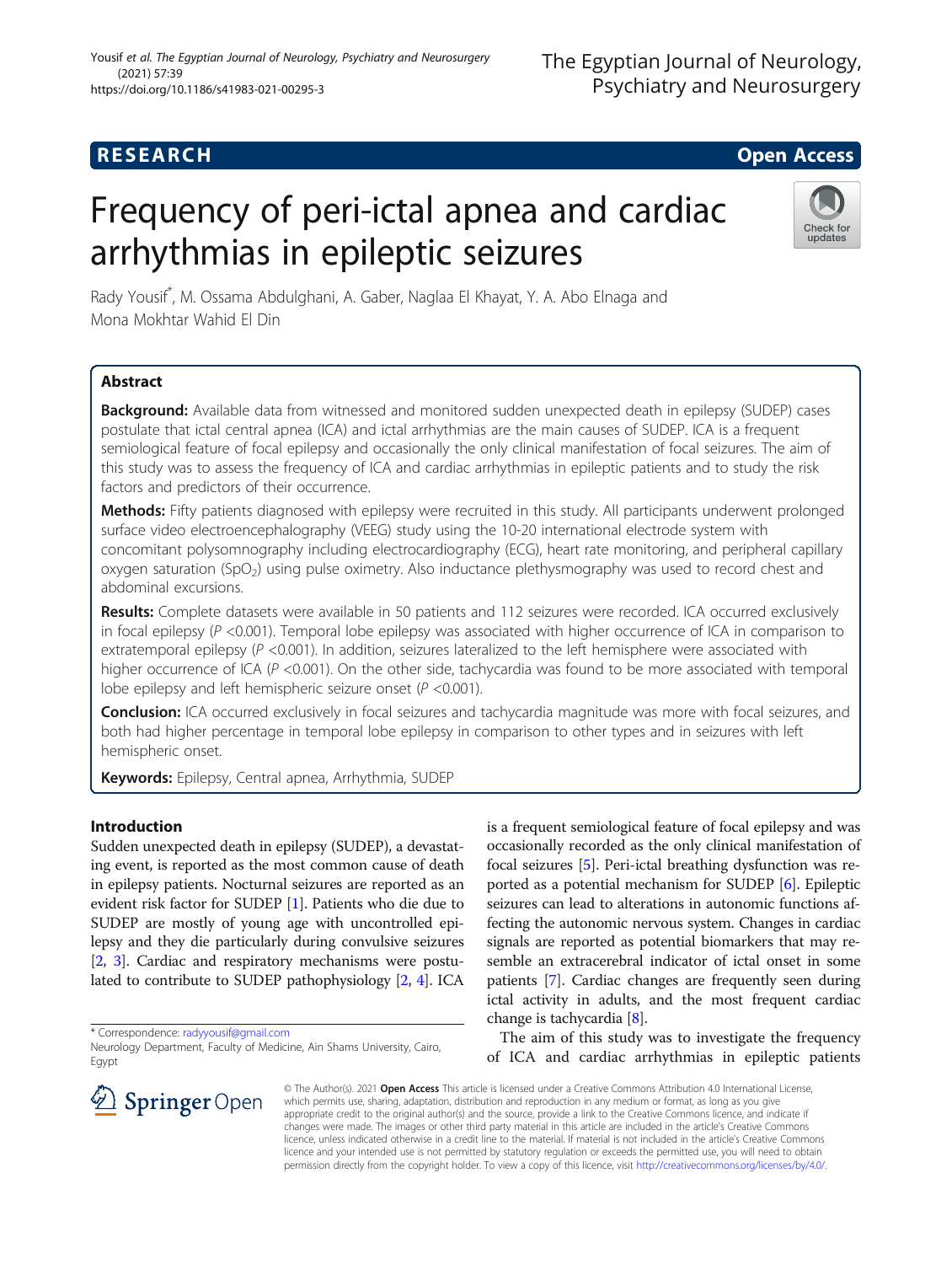during seizures also to study the risk factors and predictors of ICA and cardiac arrhythmias in epileptic seizures.

#### Methods

This study consecutively recruited 50 participants diagnosed with Epilepsy from Epilepsy outpatient clinics at Neurology Department of Ain Shams University Hospitals in the city of Cairo, from August 2018 through July 2020.

This was an observational cross-sectional study with a convenient sample. Inclusion criteria of our sample were patients with the age ranging from 10 to 40 years and age of onset since birth till 40 years. Written informed consent was obtained from all participants or the first of kin in participants less than 18 years old. Exclusion criteria were patients with movement artifacts or electrical artifacts obscuring plethysmographic signal or unavailable video, patients diagnosed with obstructive sleep apnea disorder and patients who did not develop seizure during time of recording. Also psychogenic nonepileptic seizures (PNES) were excluded.

All patients were evaluated by detailed clinical history including personal data, past history, history of current illness, status epilepticus occurrence, family history of epilepsy, and antiseizure medications used. Response to first antiseizure medication was assessed and patients were classified to be responsive or non-responsive to first antiseizure medication; responsiveness was defined as being seizure-free for a minimum of three times the longest preintervention interseizure interval or 12 months, whichever is longer in a patient receiving an antiseizure drug [[9\]](#page-6-0). Also having drug-resistant epilepsy (DRE) or not was assessed, DRE was defined as failure of adequate trials of two tolerated, appropriately chosen and used antiseizure drug schedules (whether as monotherapy or in combination) to achieve sustained seizure freedom [\[9](#page-6-0)]. The National Hospital Seizure Severity Scale was used to assess seizure severity [\[10](#page-6-0)]. Prolonged nocturnal VEEG study using the10-20 international electrode system and concomitant polysomnography (using Natus, Nicolet EEG n32, USA) were done for all the participants. Duration of recording was at least 6 up to 12 h and at least two seizures were recorded to be included in the study. Seizures were classified as stated by the International League Against Epilepsy (ILAE) 2017 seizure classification [[11](#page-6-0)]. The putative epileptogenic zone was detected in each seizure based on the concordance of seizure semiology, ictal onset recorded by EEG, and location of the lesion in magnetic resonance imaging (MRI). Concomitant polysomnography included ECG monitoring and peripheral capillary oxygen saturation  $(SpO<sub>2</sub>)$  using pulse oximetry. Also inductance plethysmography was used to record chest and abdominal

excursions. Central apnea was defined as cessation of respiratory movements lasting for ≥10 s and oxygen desaturations was classified into three levels, mild  $(SpO<sub>2</sub>$  of 90–94%), moderate (75–89%), and severe (<75%) [\[6](#page-6-0)]. Cardiac arrhythmias including tachycardia and bradycardia were recorded. Tachycardia was defined as heart rate >100 beats per minute and bradycardia <60 beats per minute, or >20% deviation from the baseline heart rate. Neuroimaging was done including MRI brain epilepsy protocol (diffusion weighted, flair axial and angled coronal, T1 axial and coronal, T2 angled coronal and T2\* images) using a 1.5-T MR scanner (Achieva and Ingenia, Philips medical system, Eindhoven, Netherlands).

#### Statistical analysis

The collected data was revised, coded, and introduced to a PC using Statistical package for Social Science (SPSS 25, by IBM, Armonk, NY, USA). Data were introduced and suitable analysis was done according to the type of data obtained for each parameter: mean, standard deviation (±SD), and range for parametric numerical data; median and interquartile range (IQR) for non-parametric numerical data; and frequency and percentage for nonnumerical data. Chi-square test was used to assess the relationship between two qualitative variables. Student's T test was used to investigate the statistical significance of the difference between two study group means. ANOVA test was used to investigate the statistical significance of the difference between more than two study group means. Correlation analysis (using Spearman's rho and Pearson method) was used to assess the strength of association between two quantitative variables.  $P$  value level of significance defined  $P > 0.05$  as non-significant,  $P < 0.05$  as significant, and  $P \le 0.01$  as highly significant.

#### Results

Fifty patients were included in the study, 30 males and 20 females with a mean age of 23.14±8.127. The mean age of onset was 13.902 (0.08–40) years. The mean duration of illness was 9.242 (0.08–34) years. The mean frequency of seizures per month was 33.68 (2–180). Past history of status epilepticus was evident in 14 (28%) patients. As regards response to first antiseizure medication, 18 (36%) patients were responsive, 31 (62%) patients were non-responsive, and one patient was recently diagnosed and was not on medications. Drug resistance was evident in 26 (52%) patients. As regards antiseizure medications, 11 (22%) patients were on single medication and 39 (78%) patients were on multiple medication. As regards MRI brain findings, 28 (56%) patients had normal MRI brain, 6 (12%) patients had cortical atrophy, 5 (10%) patients had mesial temporal sclerosis, 4 (8%) patients had encephalomalacia, 4 (8%) patients had demyelinating lesion, 2 (4%) patients had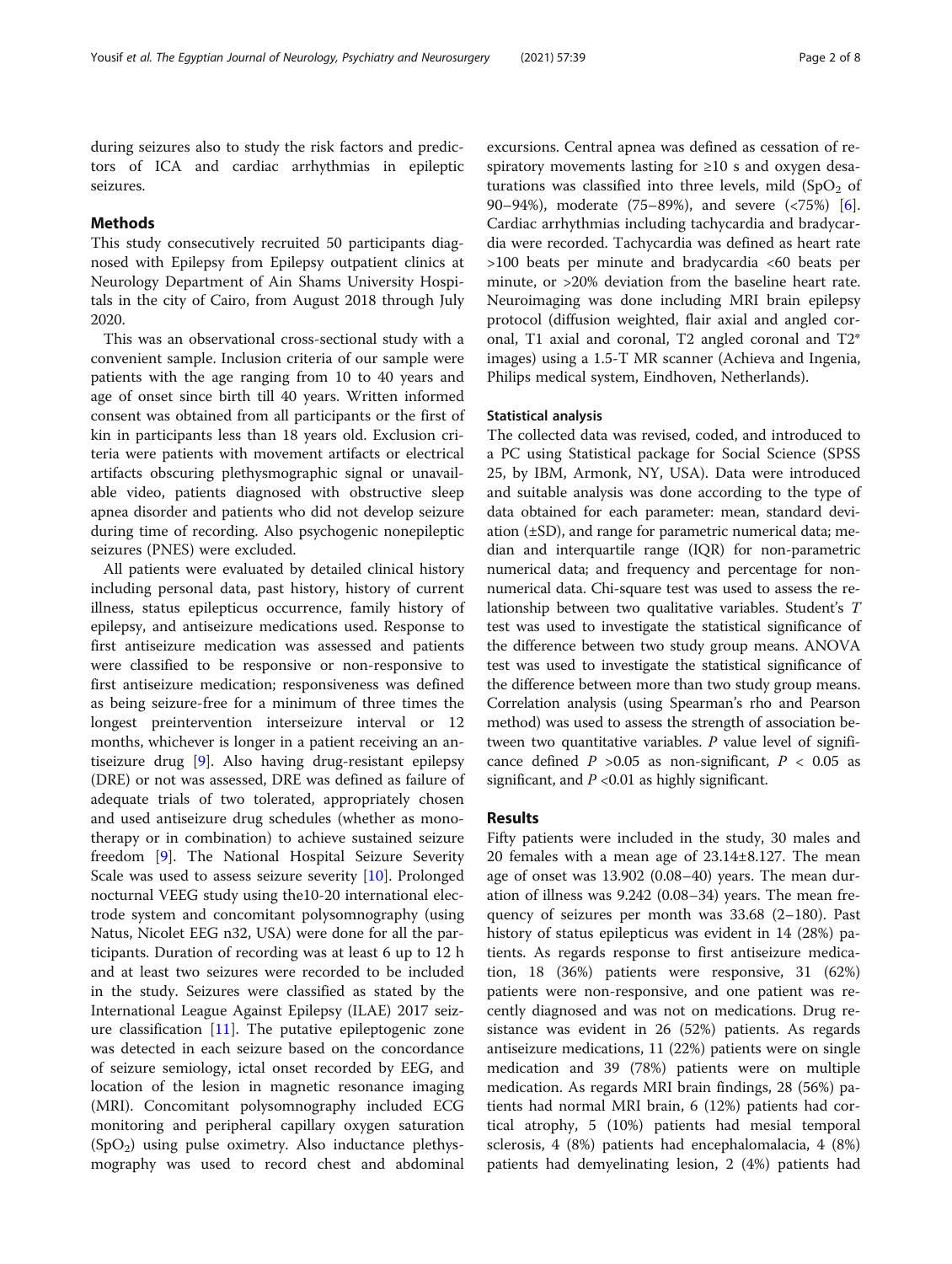cortical dysplasia, and one (4%) patient had arteriovenous malformation (AVM).

During tracing, 112 seizures were recorded, 23 (20.54%) seizures were focal onset with impaired awareness (FOIA) motor onset with automatism, 8 (7.14%) seizures were FOIA non-motor onset, 20 (17.86%) seizures were FOIA motor onset hyperkinetic or focal onset aware (FOA) motor onset tonic or clonic, 18 (16.07%) seizures were focal onset to bilateral tonicclonic seizures (FBTCS), 19 (16.96%) seizures were generalized onset non-motor typical seizures (absence seizures), 20 (17.86%) seizures were generalized onset tonic-clonic seizures (GTCs), and 4 (3.57%) seizures were non-convulsive seizures. Mean seizure severity, as measured by National Hospital Seizure Severity Scale, was 13.938 (4–22).

Ninety-six (85.71%) seizures were recorded during non-rapid eye movement (NREM) stage of sleep, 16 (14.29%) seizures during awake state, and no seizures were recorded during REM stage of sleep. Thirty nine (34.82%) seizures had generalized onset by EEG and 73 (65.18%) seizures had focal onset by EEG. The ictal onset zone was frontal in 36 (32.14%) seizures, temporal in 31 (27.68%) seizures, parietal in 6 (5.36%) seizures, and generalized in 39 (34.82%) seizures. Thirty-two (28.57%) seizures were lateralized to the left side, 41 (36.61%) seizures to the right side, and 39 (34.82%) seizures were generalized. While investigating ictal EEG patterns between participants, rhythmic spike and wave discharge were evident in 39 (39.82%) seizures; paroxysmal fast activity in 55 (49.11%) seizures; rhythmical evolving theta, delta, and alpha frequencies in 14 (12.5%) seizures; and rhythmic polyspike and wave in 4 (3.57%) seizures.

ICA was recorded in 36 (32.14%) seizures with mean duration of 31.389 (20–55) s. Oxygen desaturation was mild in 25 (22.32%) seizures and moderate in 8 (7.14%) seizures. There was no change in heart rate in 77 (68.75%) seizures, yet there was tachycardia in 32 (28.57%) seizures and bradycardia in 3 (2.68%) seizures.

While investigating correlations between incidence of ICA and different parameters, there were no statistically significant correlations with age, gender of patients, age of onset, duration of illness, frequency of seizures, and seizure severity. Also there were no statistically significant correlations with MRI brain finding, past history of status epilepticus occurrence, response to first antiseizure medication, drug resistance, and type or number of antiseizure medications used. However, there were statistically significant correlations with family history of epilepsy ( $p$  value <0.037), type of seizure as FOIA motor onset with automatism was evident in 44.44% of ICA events ( $p$  value <0.001), ictal onset zone as temporal lobe epilepsy was associated with ICA presence in comparison to extratemporal epilepsy  $77.78\%$  (p value <0.001),

and seizure lateralization to the left hemisphere was associated with higher incidence of ICA ( $p$  value <0.001) (Table [1\)](#page-3-0). Also there were statistically significant correlations with state of the patient at seizure onset as all ICA events were recorded during non-REM stage of sleep (p value <0.003) and ictal pattern as paroxysmal fast activity occurred in 69.44% of ICA events ( $p$  value <0.018). ICA was the only semiological feature in 4 (11.11%) seizures (Table [2\)](#page-3-0). On the other hand, duration of ICA showed statistically significant correlation only with severity of seizure ( $p$  value <0.028).

While investigating correlations between incidence of oxygen desaturation and different parameters, there was a statistically significant correlation with type of seizure (FOIA motor onset with automatism). It was associated with mild desaturation in 12 events and moderate desaturation in 4 events ( $p$  value <0.001). Temporal ictal onset zone was associated with mild desaturation in 17 events and moderate desaturation in 8 events ( $p$  value  $\lt$ 0.001). Seizure lateralization to the left hemisphere was associated with higher incidence of oxygen desaturation ( $p$  value <0.001) (Table [3\)](#page-4-0). Also there were statistically significant correlations with state of the patient at seizure onset as all oxygen desaturation events were recorded during non-REM stage of sleep ( $p$  value <0.002) and ictal pattern as paroxysmal fast activity was associated with mild desaturation in 19 events and moderate desaturation in 6 events ( $p$  value <0.007) (Table [4](#page-4-0)).

While investigating correlations between incidence of heart rate changes and different parameters, there were statistically significant correlations with type of seizure as FOIA motor onset with automatism was associated with tachycardia in 9 events and bradycardia in 3 events ( $p$  value <0.001), temporal ictal onset zone was associated with tachycardia in 24 events and bradycardia in 3 events ( $p$  value <0.001), and seizure lateralization to the left hemisphere was associated with higher incidence of tachycardia while the recorded 3 events of bradycardia was associated with lateralization to the right side  $(p)$ value <0.001) (Table [5\)](#page-5-0). Also there were statistically significant correlations with state of the patient at seizure onset as all events of heart rate changes were recorded during non-REM stage of sleep ( $p$  value <0.065) and ictal EEG pattern as paroxysmal fast activity was associated with tachycardia in 23 events and bradycardia in 3 events ( $p$  value <0.01[6](#page-5-0)) (Table 6). Seizure severity had statistically significant correlation with incidence of tachycardia ( $p$  value <0.001).

#### **Discussion**

This study suggests that ICA is a semiological feature exclusive to focal epilepsy and can be the only clinical manifestation of focal seizures as postulated in other studies [\[5](#page-6-0)]. Temporal lobe epilepsy and frontal lobe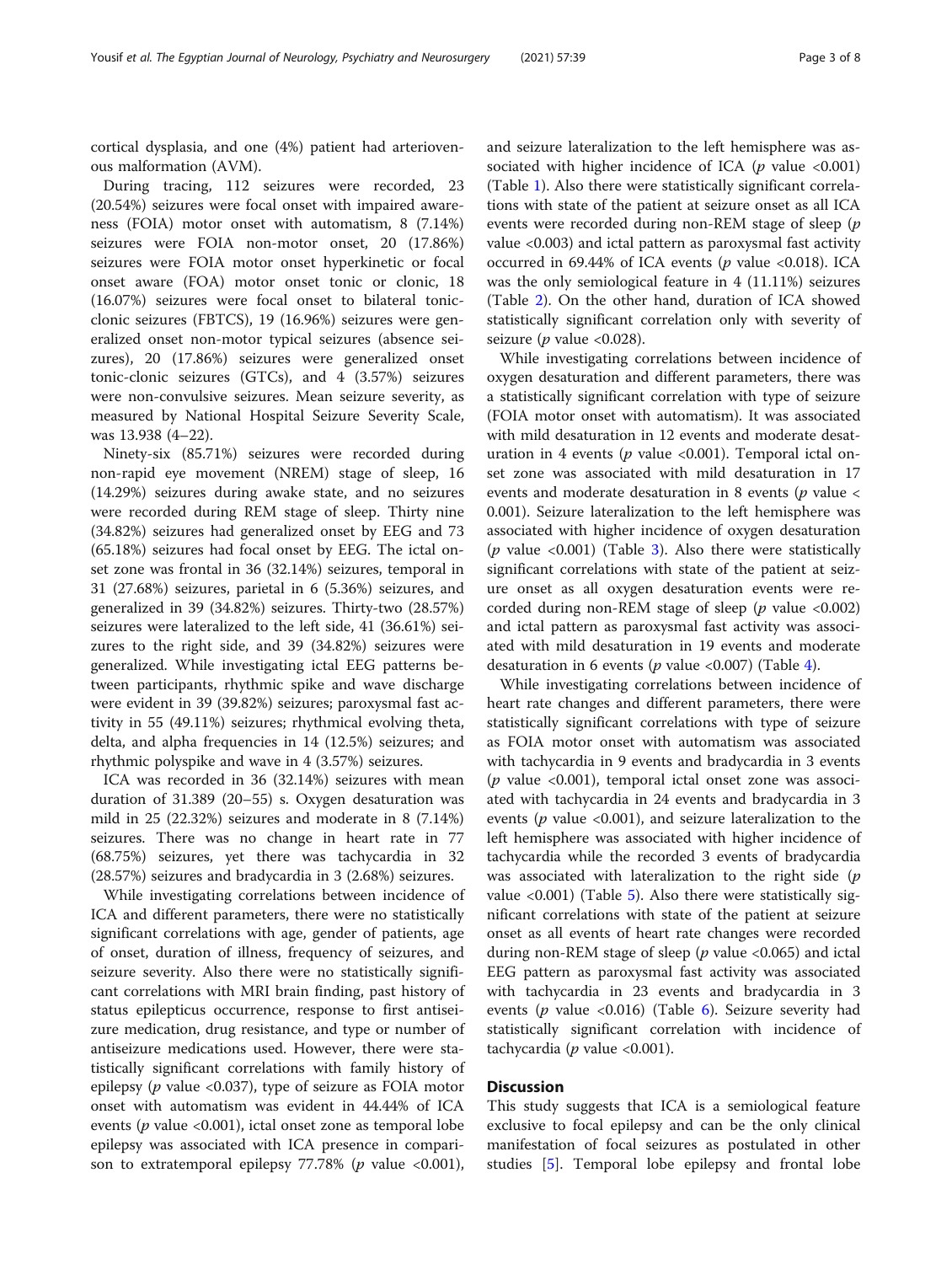#### <span id="page-3-0"></span>**Table 1** Correlations between ICA occurrence and seizure semiology, lateralization, and ictal onset zone

|                                                                  | ICA<br>Yes       |       | Chi-square |            |
|------------------------------------------------------------------|------------------|-------|------------|------------|
|                                                                  | $\boldsymbol{N}$ | $\%$  | $x^2$      | P value    |
| Type of seizure semiology                                        |                  |       |            |            |
| Yes                                                              | $\overline{4}$   | 11.11 | 46.793     | $< 0.001*$ |
| FOIA motor onset with automatism                                 | 16               | 44.44 |            |            |
| FOIA nonmotor onset                                              | 5                | 13.89 |            |            |
| FOIA motor onset hyperkinetic or FOA motor onset tonic or clonic | $\overline{4}$   | 11.11 |            |            |
| <b>FBTCS</b>                                                     | 7                | 19.44 |            |            |
| Absence                                                          | $\mathbf{0}$     | 0.00  |            |            |
| <b>GTCs</b>                                                      | $\mathbf{0}$     | 0.00  |            |            |
| Non convulsive seizure                                           | 4                | 11.11 |            |            |
| Ictal onset zone                                                 |                  |       |            |            |
| Frontal                                                          | 6                | 16.67 | 70.540     | $< 0.001*$ |
| Temporal                                                         | 28               | 77.78 |            |            |
| Parietal                                                         | $\overline{2}$   | 5.56  |            |            |
| Generalized                                                      | $\mathbf 0$      | 0.00  |            |            |
| Seizure lateralization                                           |                  |       |            |            |
| Left                                                             | 20               | 55.56 | 32.884     | $< 0.001*$ |
| Right                                                            | 16               | 44.44 |            |            |
| Generalized                                                      | 0                | 0.00  |            |            |

FBTCS focal onset to bilateral tonic-clonic seizures, FOA focal onset aware, FOIA focal onset with impaired awareness, GTCs generalized onset tonic-clonic seizures, χ <sup>2</sup> chi-square value

.<br>\*Statistically significant

epilepsy accounted for majority of focal epilepsies associated with apnea, yet temporal lobe epilepsy had a greater association with apnea than frontal lobe epilepsy. FOIA motor onset with automatisms semiology, typical of temporal lobe epilepsy, was much more likely to produce ICA. So presence of ICA may help determine focal epilepsies and they may also suggest localization of

| <b>Table 2</b> Correlations between ICA occurrence and ictal EEG |  |
|------------------------------------------------------------------|--|
| pattern and state at seizure onset                               |  |

|                                | ICA<br>Yes |        | Chi-square     |          |
|--------------------------------|------------|--------|----------------|----------|
|                                | N          | $\%$   | $\mathbf{v}^2$ | P value  |
| State at seizure onset         |            |        |                |          |
| Awake                          | $\Omega$   | 0.00   | 8842           | $0.003*$ |
| Non REM                        | 36         | 100.00 |                |          |
| Ictal EEG pattern              |            |        |                |          |
| Rhythmic spike and wave        | 7          | 19.44  | 10047          | 0018*    |
| Paroxysmal fast activity       | 25         | 69.44  |                |          |
| Rhythmical theta, delta, alpha | 4          | 11.11  |                |          |
| Rhythmic polyspike and wave    | $\Omega$   | 0.00   |                |          |

EEG electroencephalography, REM rapid eye movement,  $\chi^2$  chi-square value \*Statistically significant

seizures to the temporal lobe. Temporal lobe as a cause of ICA was previously postulated with direct electrical cortical stimulation studies in humans that direct to highly reproducible apnea responses with low intensity [[12,](#page-6-0) [13\]](#page-6-0), unilateral (left or right) amygdalar and hippocampal stimulation [\[14](#page-6-0)–[16\]](#page-6-0).

ICA showed higher incidence with higher seizure severity as measured by National Hospital Seizure Severity Scale. As far as our knowledge, this point was not postulated previously.

Seizure lateralization to the left hemisphere was found to have greater incidence of ICA. That was supported by previous studies [[5,](#page-6-0) [17](#page-6-0)]. On the other stand, another study showed that seizure lateralization to the right hemisphere was found to have greater incidence of ICA [[18](#page-6-0)].

Mean and range ICA durations in this study were 31 and 20–55 s, respectively, suggesting that in most cases ICA is self-limiting and unlikely to be a SUDEP concern. However, prolonged ICA (≥60 s) was not recorded within our study, yet it was recorded in previous studies, was associated with severe hypoxemia, and was thought to be a predictor of SUDEP occurrence [[5\]](#page-6-0).

The low incidence of ictal bradycardia with ICA in this study was reported in a minority of seizures in one previous series [[19\]](#page-6-0) which is surprising because bradycardia is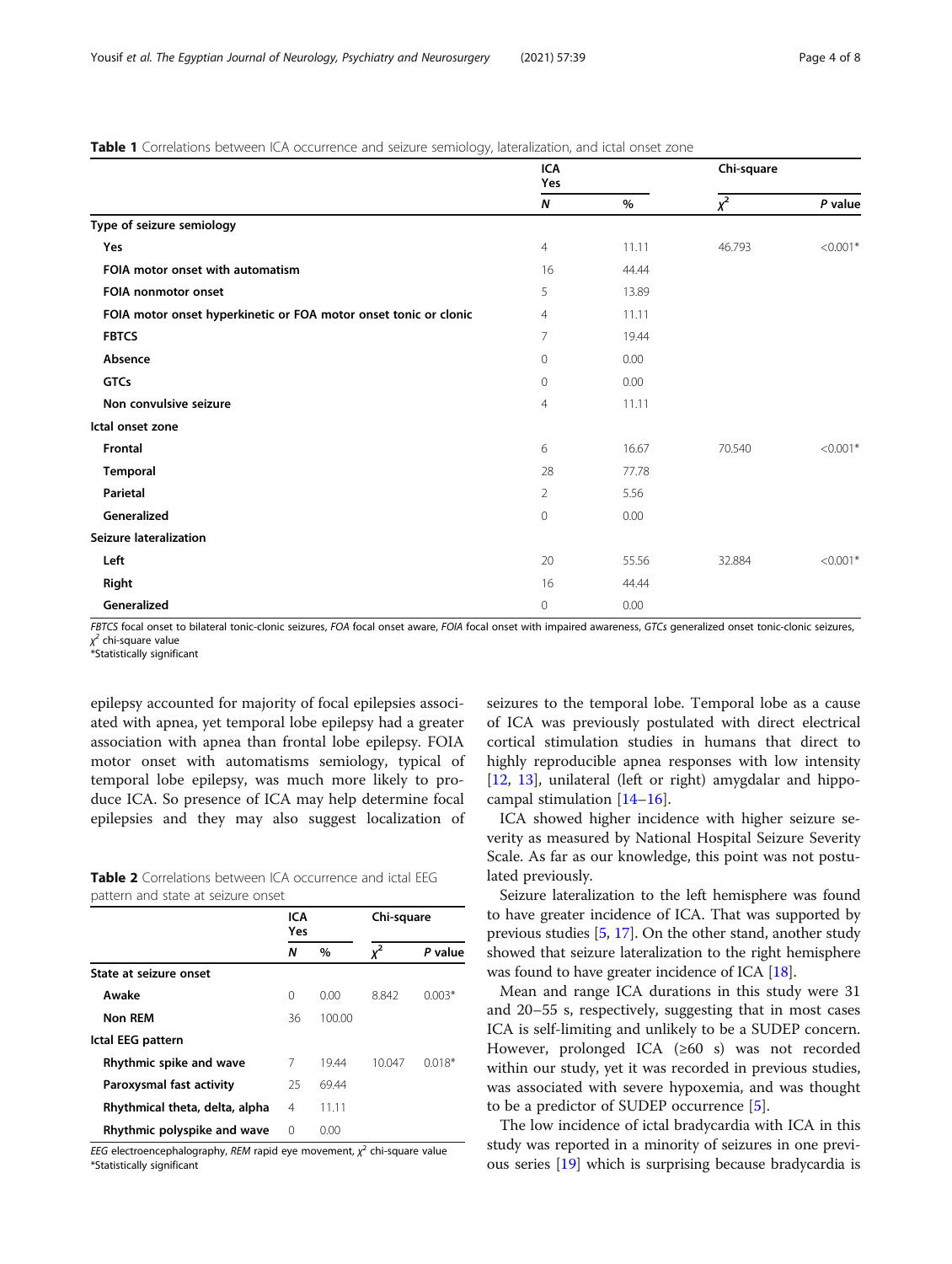#### <span id="page-4-0"></span>Table 3 Correlations between oxygen desaturation and seizure semiology, lateralization, and ictal onset zone

|                                                                  |                | Oxygen desaturation | Chi-square     |        |          |            |  |
|------------------------------------------------------------------|----------------|---------------------|----------------|--------|----------|------------|--|
|                                                                  | Mild           |                     | Moderate       |        |          |            |  |
|                                                                  | N              | %                   | N              | %      | $\chi^2$ | P value    |  |
| Type of seizure semiology                                        |                |                     |                |        |          |            |  |
| FOIA motor onset with automatism                                 | 12             | 48.00               | 4              | 50.00  | 41.825   | $< 0.001*$ |  |
| <b>FOIA nonmotor onset</b>                                       | $\overline{4}$ | 16.00               | $\mathbf{1}$   | 12.50  |          |            |  |
| FOIA motor onset hyperkinetic or FOA motor onset tonic or clonic | $\overline{2}$ | 8.00                | $\overline{2}$ | 25.00  |          |            |  |
| <b>FBTCS</b>                                                     | 6              | 24.00               | 1              | 12.50  |          |            |  |
| Absence                                                          | 0              | 0.00                | $\mathbf 0$    | 0.00   |          |            |  |
| <b>GTCs</b>                                                      | $\Omega$       | 0.00                | $\mathbf{0}$   | 0.00   |          |            |  |
| Non convulsive seizure                                           | 1              | 4.00                | $\mathbf 0$    | 0.00   |          |            |  |
| Ictal onset zone                                                 |                |                     |                |        |          |            |  |
| <b>Frontal</b>                                                   | 6              | 24.00               | $\mathbf 0$    | 0.00   | 62.296   | $< 0.001*$ |  |
| Temporal                                                         | 17             | 68.00               | 8              | 100.00 |          |            |  |
| Parietal                                                         | $\overline{2}$ | 8.00                | $\mathbf 0$    | 0.00   |          |            |  |
| Generalized                                                      | 0              | 0.00                | $\mathbf 0$    | 0.00   |          |            |  |
| <b>Seizure lateralization</b>                                    |                |                     |                |        |          |            |  |
| Left                                                             | 14             | 56.00               | 3              | 37.50  | 28.007   | $< 0.001*$ |  |
| Right                                                            | 11             | 44.00               | 5              | 62.50  |          |            |  |
| Generalized                                                      | 0              | 0.00                | $\mathbf 0$    | 0.00   |          |            |  |

FBTCS focal onset to bilateral tonic-clonic seizures, FOA focal onset aware, FOIA focal onset with impaired awareness, GTCs generalized onset tonic-clonic seizures, χ <sup>2</sup> chi-square value

\*Statistically significant

considered as a normal response to hypoventilation. Ictal tachycardia is common [[20](#page-6-0)] and may have overcome any physiological tendency to bradycardia in these patients. Therefore, the combination of ICA and bradycardia appears rare, but when it occurs, it may indicate a potentially deleterious, high vagal tone phenotype in seizure patients in the SUDEP context. An Egyptian case presentation recorded ictal bradycardia and asystole in a patient with temporal lobe epilepsy [\[21\]](#page-6-0). The frequently observed tachycardia apnea combination in this study may reflect a self-limiting seizure manifestation and that was supported by multiple previous studies [\[7](#page-6-0)].

Seizure lateralization to the left hemisphere was found to have greater incidence of ictal tachycardia. And the three recorded events of ictal bradycardia were associated with seizure lateralization to the right hemisphere.

|  |  | Table 4 Correlations between oxygen desaturation and ictal EEG pattern and state at seizure onset |  |  |  |  |
|--|--|---------------------------------------------------------------------------------------------------|--|--|--|--|
|  |  |                                                                                                   |  |  |  |  |

|                                         |      | Oxygen desaturation | Chi-square     |        |            |          |
|-----------------------------------------|------|---------------------|----------------|--------|------------|----------|
|                                         | Mild |                     | Moderate       |        |            |          |
|                                         | N    | %                   | N              | $\%$   | $v^2$<br>Ā | P value  |
| State at seizure onset                  |      |                     |                |        |            |          |
| Awake                                   | 0    | 0.00                | 0              | 0.00   | 7.797      | $0.020*$ |
| Non REM                                 | 25   | 100.00              | 8              | 100.00 |            |          |
| Ictal EEG pattern                       |      |                     |                |        |            |          |
| Rhythmic spike and wave                 | 6    | 24.00               | $\mathbf{0}$   | 0.00   | 17.744     | $0.007*$ |
| Paroxysmal fast activity                | 19   | 76.00               | 6              | 75.00  |            |          |
| Rhythmical evolving theta, delta, alpha | 0    | 0.00                | $\overline{2}$ | 25.00  |            |          |
| Rhythmic polyspike and wave             | 0    | 0.00                | $\mathbf 0$    | 0.00   |            |          |

EEG electroencephalography, REM rapid eye movement,  $\chi^2$  chi-square value

\*Statistically significant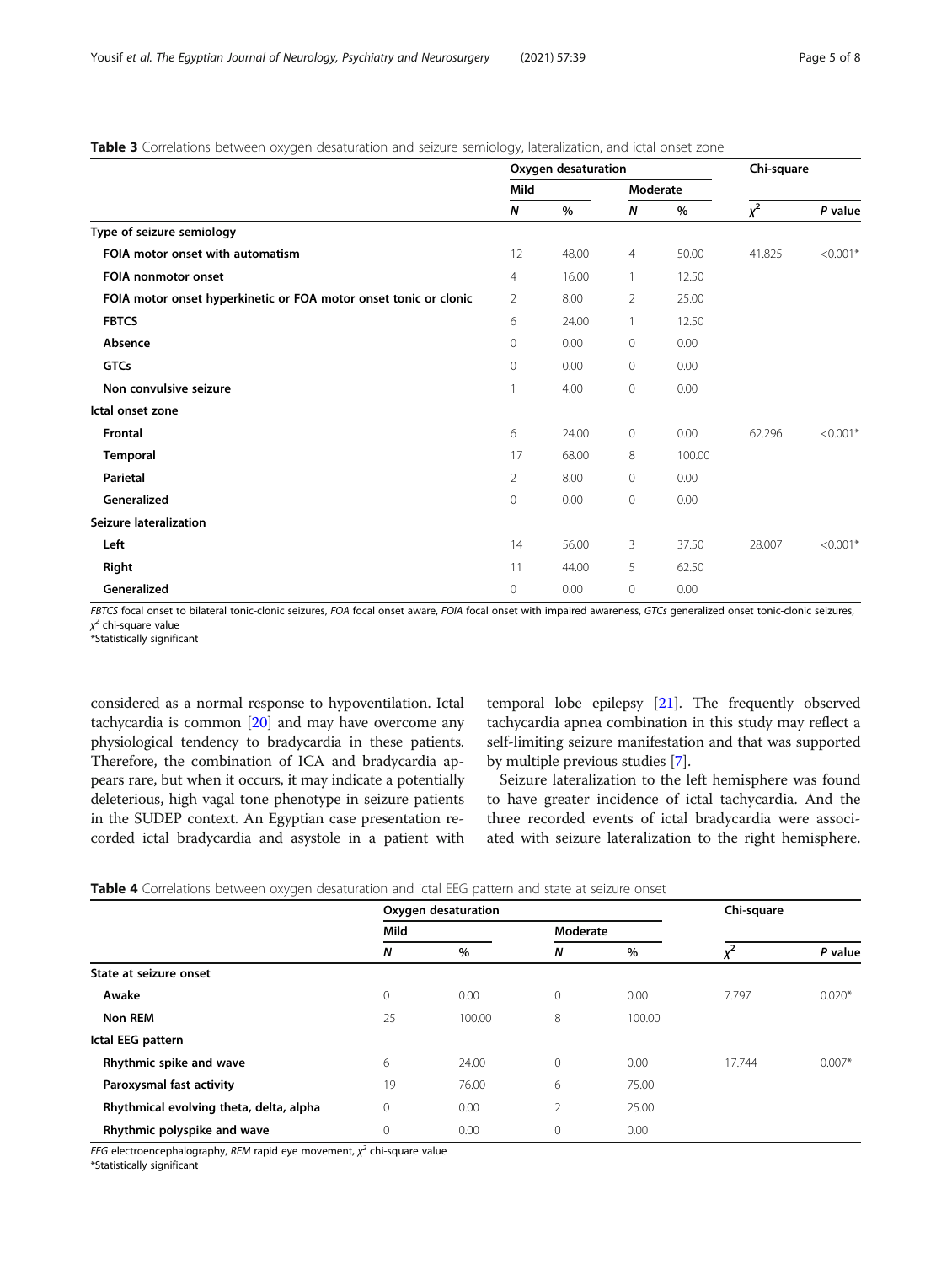#### <span id="page-5-0"></span>Table 5 Correlations between heart rate changes and seizure semiology, lateralization, and ictal onset zone

|                                                                 | Arrhythmia     |             |                    |        | Chi-Square |            |  |
|-----------------------------------------------------------------|----------------|-------------|--------------------|--------|------------|------------|--|
|                                                                 |                | Tachycardia | <b>Bradycardia</b> |        |            |            |  |
|                                                                 | N              | $\%$        | N                  | $\%$   | $\chi^2$   | P value    |  |
| Type of seizure semiology                                       |                |             |                    |        |            |            |  |
| FOIA motor onset with automatism                                | 9              | 28.13       | 3                  | 100.00 | 45.688     | $< 0.001*$ |  |
| <b>FOIA nonmotor onset</b>                                      | 6              | 18.75       | 0                  | 0.00   |            |            |  |
| FOIA motor onset hyperkinetic or FOA motor onset tonic or cloni | $\overline{4}$ | 12.50       | 0                  | 0.00   |            |            |  |
| <b>FBTCS</b>                                                    | $\overline{7}$ | 21.88       | $\circ$            | 0.00   |            |            |  |
| Absence                                                         | $\mathbf 0$    | 0.00        | 0                  | 0.00   |            |            |  |
| <b>GTCs</b>                                                     | $\overline{2}$ | 6.25        | 0                  | 0.00   |            |            |  |
| Non convulsive seizure                                          | 4              | 12.50       | $\circ$            | 0.00   |            |            |  |
| Ictal onset zone                                                |                |             |                    |        |            |            |  |
| <b>Frontal</b>                                                  | 6              | 18.75       | $\mathbf 0$        | 0.00   | 64.630     | $< 0.001*$ |  |
| Temporal                                                        | 24             | 75.00       | 3                  | 100.00 |            |            |  |
| Parietal                                                        | 0              | 0.00        | $\circ$            | 0.00   |            |            |  |
| Generalized                                                     | $\overline{2}$ | 6.25        | $\circ$            | 0.00   |            |            |  |
| <b>Seizure lateralization</b>                                   |                |             |                    |        |            |            |  |
| Left                                                            | 17             | 53.13       | 0                  | 0.00   | 26.049     | $< 0.001*$ |  |
| Right                                                           | 13             | 40.63       | 3                  | 100.00 |            |            |  |
| Generalized                                                     | $\overline{2}$ | 6.25        | $\mathbf 0$        | 0.00   |            |            |  |

FBTCS focal onset to bilateral tonic-clonic seizures, FOA focal onset aware, FOIA focal onset with impaired awareness, GTCs generalized onset tonic-clonic seizures, χ <sup>2</sup> chi-square value

\*Statistically significant

The correlation between seizure onset lateralization and ictal tachycardia was inconsistent across most studies [[7\]](#page-6-0). In a study using invasive electrodes, no difference in ictal heart rate increase could be found in seizures arising from the left or right temporal lobe [[22\]](#page-7-0).

On the other hand, other studies showed that while stimulation of the left-sided insula in humans causes bradycardia, right-sided stimulation results in tachycardia [[23\]](#page-7-0), suggesting that right-sided seizures would be more prone to result in ictal tachycardia. Indeed, some

|  |  | Table 6 Correlations between heart rate changes and ictal EEG pattern and state at seizure onset |  |  |  |  |  |  |  |  |  |  |
|--|--|--------------------------------------------------------------------------------------------------|--|--|--|--|--|--|--|--|--|--|
|--|--|--------------------------------------------------------------------------------------------------|--|--|--|--|--|--|--|--|--|--|

|                                         | Arrhythmia       |       | Chi-square         |        |                      |          |
|-----------------------------------------|------------------|-------|--------------------|--------|----------------------|----------|
|                                         | Tachycardia      |       | <b>Bradycardia</b> |        |                      |          |
|                                         | $\boldsymbol{N}$ | $\%$  | N                  | $\%$   | $\mathcal{V}^2$<br>Λ | P value  |
| State at seizure onset                  |                  |       |                    |        |                      |          |
| Awake                                   |                  | 3.13  | $\mathbf{0}$       | 0.00   | 5.452                | 0.065    |
| <b>Non REM</b>                          | 31               | 96.88 | 3                  | 100.00 |                      |          |
| Right                                   | 13               | 40.63 | 3                  | 100.00 |                      |          |
| Generalized                             | $\overline{2}$   | 6.25  | $\mathbf{0}$       | 0.00   |                      |          |
| Ictal EEG pattern                       |                  |       |                    |        |                      |          |
| Rhythmic spike and wave                 | 5                | 15.63 | $\mathbf{0}$       | 0.00   | 15.580               | $0.016*$ |
| Paroxysmal fast activity                | 23               | 71.88 | 3                  | 100.00 |                      |          |
| Rhythmical evolving theta, delta, alpha | $\overline{4}$   | 12.50 | $\mathbf{0}$       | 0.00   |                      |          |
| Rhythmic polyspike and wave             | 0                | 0.00  | 0                  | 0.00   |                      |          |

EEG electroencephalography, REM rapid eye movement,  $\chi^2$  chi-square value

\*Statistically significant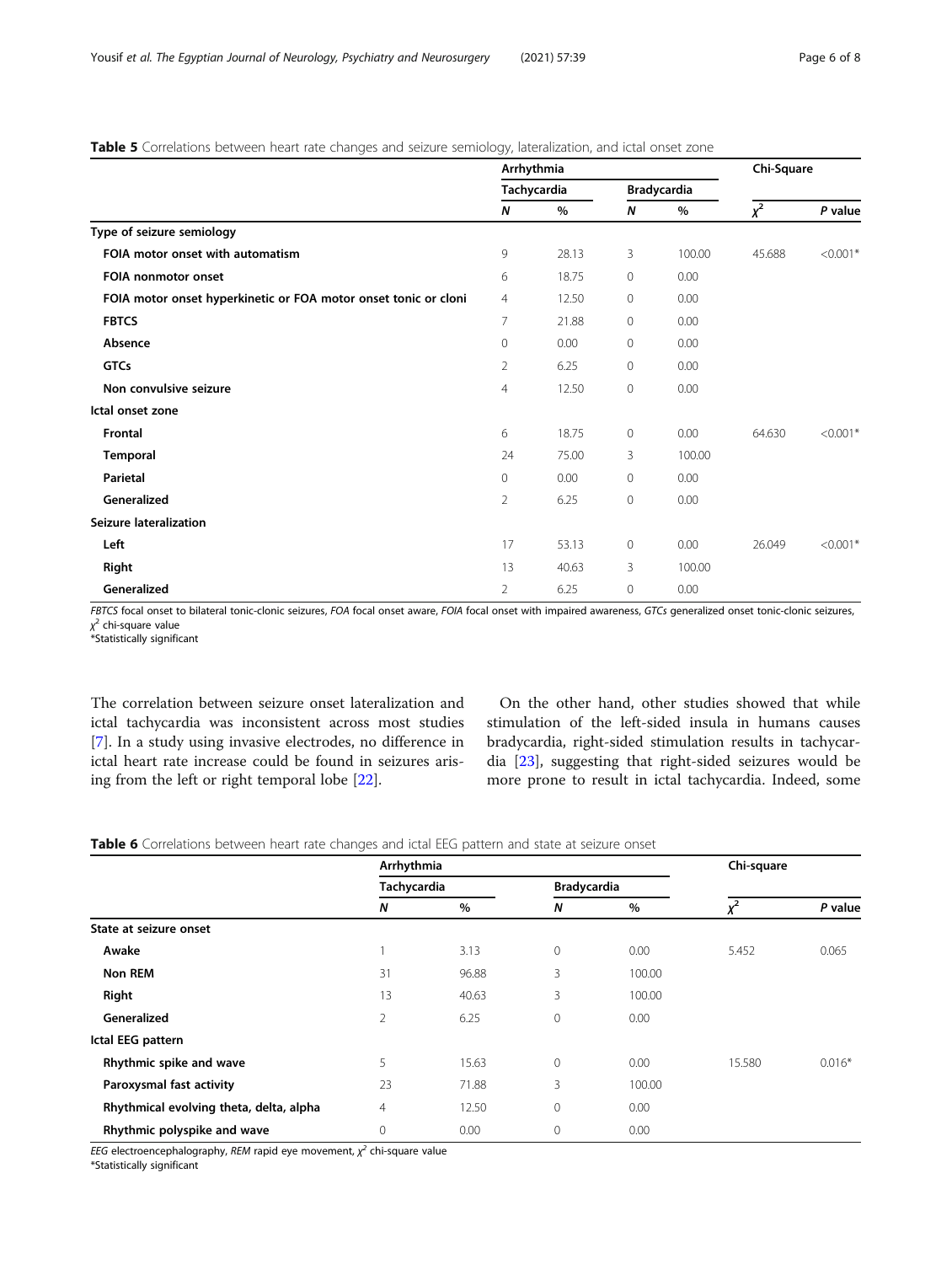<span id="page-6-0"></span>studies have suggested a more pronounced increase in heart rate during seizures arising from the right hemisphere compared to the left one [[24\]](#page-7-0).

We should consider some limitations in this study. Our results were based on a relatively few seizures in the primary generalized epilepsy group. Loss of plethysmographic breathing signal due to movement artifact resulted in difficult comment on ICA. The exclusion of events that were contaminated by artifact may also underestimate incidence of ICA in extratemporal seizures, as these may be more likely to induce vigorous movements (for example, hypermotor movements) than temporal seizures.

### Conclusion

The main findings of this study were that ICA occurred exclusively in focal seizures and tachycardia percentage was more with focal seizures. And both had higher magnitude in temporal lobe epilepsy in comparison to other types and in seizures with left hemispheric onset. Yet larger sample should be studied including focal and generalized epilepsy.

#### Abbreviations

AVM: Arteriovenous malformation; DRE: Drug-resistant epilepsy; ECG: Electrocardiography; EEG: Electroencephalography; FBTCS: Focal onset to bilateral tonic-clonic seizures; FOA: Focal onset aware; FOIA: Focal onset with impaired awareness; GTCs: Generalized onset tonic-clonic seizures; ICA: Ictal central apnea; IQR: Interquartile range; ILAE: International League Against Epilepsy; MORTEMUS: MORTality in Epilepsy Monitoring Unit Study; MRI: Magnetic resonance imaging; NREM: Non-rapid eye movement; PNES: Psychogenic nonepileptic seizures; REM: Rapid eye movement; SD: Standard deviation; SPSS: Statistical package for Social Science; SUDEP: Sudden unexpected death in epilepsy; VEEG: Videoelectroencephalography

#### Acknowledgements

Not applicable.

#### Authors' contributions

MO, AG, NE, and YA conceived of the study and participated in its design and coordination and helped to draft the manuscript. RY and MW participated in the design of the study and performed the statistical analysis. All authors have agreed to conditions noted on the Authorship Agreement Form and have read and approved the final version submitted.

#### Funding

Self-financing

#### Availability of data and materials

Dataset is available as master sheet in Excel format and publicly available in Neurology Department, Ain Shams University, through communicating with the corresponding author.

#### **Declarations**

#### Ethics approval and consent to participate

The study protocol was approved by Ain Shams University, Faculty of Medicine Research Ethical Committee FWA 000017585 in 2018. Written informed consent was obtained from the patients participating in the study, or their first-degree relatives if the patient was unable to provide consent, after informing them about the study rationale and their right to withdraw from the study at any time without any consequences.

#### Consent for publication

Not applicable.

#### Competing interests

All authors declare no competing interests.

#### Received: 21 December 2020 Accepted: 1 March 2021 Published online: 16 March 2021

#### References

- Lamberts RJ, Thijs RD, Laffan A, Langan Y, Sander JW. Sudden unexpected death in epilepsy: people with nocturnal seizures may be at highest risk. Epilepsia. 2012;53(2):253–7.
- 2. Devinsky O, Hesdorffer DC, Thurman DJ, Lhatoo S, Richerson G. Sudden unexpected death in epilepsy: epidemiology, mechanisms, and prevention. Lancet Neurol. 2016;15(10):1075–88.
- 3. Sveinsson O, Andersson T, Carlsson S, Tomson T. The incidence of SUDEP: a nationwide population-based cohort study. Neurology. 2017;89(2):170–7.
- 4. Nascimento FA, Tseng ZH, Palmiere C, Maleszewski JJ, Shiomi T, McCrillis A, et al. Pulmonary and cardiac pathology in sudden unexpected death in epilepsy (SUDEP). Epilepsy Behav. 2017;73:119–25.
- 5. Lacuey N, Zonjy B, Hampson JP, Rani MRS, Zaremba A, Sainju RK, et al. The incidence and significance of periictal apnea in epileptic seizures. Epilepsia. 2018;59(3):573–82.
- 6. Vilella L, Lacuey N, Hampson JP, Rani MR, Sainju RK, Friedman D, et al. Postconvulsive central apnea as a biomarker for sudden unexpected death in epilepsy (SUDEP). Neurology. 2018. [https://doi.org/10.1212/WNL.](https://doi.org/10.1212/WNL.0000000000006785) [0000000000006785](https://doi.org/10.1212/WNL.0000000000006785).
- 7. Eggleston KS, Olin BD, Fisher RS. Ictal tachycardia: the head–heart connection. Seizure. 2014;23:496–505.
- 8. Stöllberger C, Finsterer J. Cardiorespiratory findings in sudden unexplained/ unexpected death in epilepsy (SUDEP). Epilepsy Res. 2004;59:51–60.
- 9. Kwan P, Arzimanoglou A, Berg A, Brodie M, Allen Hauser W, Mathern G, French J, et al. Definition of drug resistant epilepsy: consensus proposal by the ad hoc Task Force of the ILAE Commission on Therapeutic Strategies. Epilepsia. 2009;51(6):1069–77.
- 10. O'Donoghue MF, Duncan JS, Sander JW. The National Hospital Seizure Severity Scale: a further development of the Chalfont Seizure Severity Scale. Epilepsia. 1996;37(6):563–71. [https://doi.org/10.1111/j.1528-1157.1996.tb0061](https://doi.org/10.1111/j.1528-1157.1996.tb00610.x) [0.x](https://doi.org/10.1111/j.1528-1157.1996.tb00610.x). PMID: 8641234.
- 11. Fisher R. The new classification of seizures by the International League Against Epilepsy 2017. Curr Neurol Neurosci Rep. 2017;17:48.
- 12. Pool JL, Ransohoff J. Autonomic effects on stimulating rostral portion of cingulate gyri in man. J Neurophysiol. 1949;12:385–92.
- 13. Chapman WP, Livingston RB, Livingston KE. Frontal lobotomy and electrical stimulation of orbital surface of frontal lobes; effect on respiration and on blood pressure in man. Arch Neurol Psychiatry. 1949;62:701–16.
- 14. Lacuey N, Zonjy B, Londono L, Samden DL. Amygdala and hippocampus are symptomatogenic zones for central apneic seizures. Neurology. 2017;88: 701–5.
- 15. Dlouhy BJ, Gehlbach BK, Kreple CJ, Kawasaki H, Oya H, Buzza C, Granner MA, et al. Breathing inhibited when seizures spread to the amygdala and upon amygdala stimulation. J Neurosci. 2015;35(28):10281–9.
- 16. Kaada BR, Jasper H. Respiratory responses to stimulation of temporal pole, insula, and hippocampal and limbic gyri in man. AMA Arch Neurol Psychiatry. 1952;68:609–19.
- 17. Vilella L, Lacuey N, Hampson JP, Rani MRS, Loparo K, Sainju RK, Allen L. Recurrence, and risk factors for peri-ictal central apnea and sudden unexpected death in epilepsy incidence. Front Neurol. 2019;10:166.
- 18. Tio E, George W, Elizabeth M, Stephan S. Ictal central apneas in temporal lobe epilepsies. Epilepsy Behav. 2020;112:107434. [https://doi.org/10.1016/j.](https://doi.org/10.1016/j.yebeh.2020.107434) [yebeh.2020.107434.](https://doi.org/10.1016/j.yebeh.2020.107434) Epub 2020 Sep 8. PMID: 32916581; PMCID: PMC7658036.
- 19. Nashef L, Walker F, Allen P, Sander JW, Shorvon SD, Fish DR. Apnoea and bradycardia during epileptic seizures: relation to sudden death in epilepsy. J Neurol Neurosurg Psychiatry. 1996;60(3):297–300.
- 20. Chen W, Guo CL, Zhang PS, Chong L, Hui Q, Jian-Guo Z. Heart rate changes in partial seizures: analysis of influencing factors among refractory patients. BMC Neurol. 2014;14:135.
- 21. Kishk N, Nawito A, El-Damaty A, Ragab A. Ictal asystole: a case presentation. BMC Neurol. 2018;18(1):100.